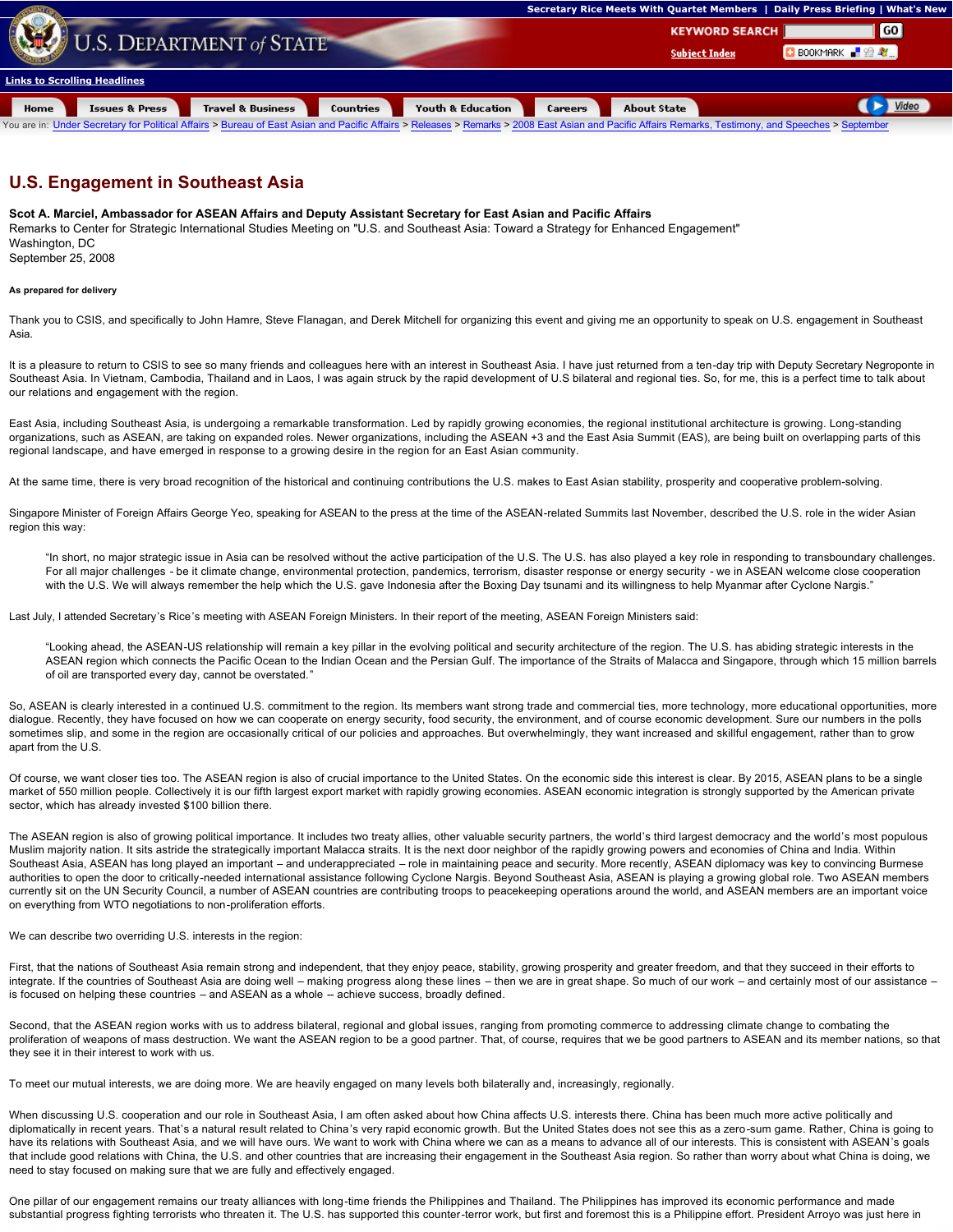Washington this summer – a good visit that reaffirmed our relationship. The Philippines faces big challenges in bringing peace and stability to Mindanao. Recent developments have highlighted both the difficulty and importance of achieving a lasting peace in Mindanao. We are not serving as intermediaries or getting into details – that's for the Philippines to do– but we are doing what we can to encourage both sides to reach an agreement that can make a big difference for the future of the country.

Thailand is a very good ally and partner, most recently in helping to stage Cyclone Nargis relief flights. And, the President had a good visit to Thailand in August. Thailand has returned to democracy, with all of its apparent turbulence. It is a difficult time, but it is something we are confident the Thai people will work through. We support Thailand and the Thai people, and of course the democratic process, but we should not and we are not getting involved in their domestic politics. Similarly, Thailand is facing difficulty with violent conflicts in the South. Again, we very much want to see this resolved, peace restored, and the country move ahead, but this is a domestic Thai issue.

We are continuing long and good bilateral relationships with other key partners: Singapore, Malaysia and Brunei. Recently Malaysian politics have been very "dynamic." We're following developments with interest, but of course are neutral and are confident our relations with Malaysia will remain strong however the politics play out.

Building stronger ties with Indonesia, an important nation that has undergone one of themost broadly-based transformations in the world. We have worked to support this transformation, through assistance and support for education, and will continue to do so. Indonesia is an increasingly influential player on the regional and global scene – we respect its views.

We are also moving ahead smartly with Vietnam, Laos, and Cambodia. We have seen dramatic progress in Vietnam since 1990. Prime Minister Dung was just here in Washington – the fourth high-level visit in the past four years between U.S. and Vietnam. All three countries have their problems – human rights, rule of law, and more recently sharper economic challenges, but all are moving in a positive direction. We want to encourage and support this progress, while building closer ties.

Much of our work in all these relationships is what one might call "traditional" – traditional diplomacy, dialoques to go over bilateral and regional issues, building cooperation between militaries and security forces, strengthening cultural ties, reducing barriers to trade, tackling economic issues, battling threats to security.

In the security area:

- $\bullet$  We resumed military to military ties with Indonesia which we are building steadily;
- We also are developing military to military ties with Vietnam, Laos, and Cambodia, with ship visits, and beginning some training. We will establish defense attaché offices between U.S. and Laos this year, and will hold our first political-security dialogue with Vietnam next month;
- The U.S. military is working exceptionally well to support the Armed Forces of the Philippines' activities against Abu Sayyaf and JI. Significant progress has been made in this struggle.
- l We are also working closely with the region's police forces. Our biggest success is Indonesia, where our assistance has supported reforms and tremendous success against terrorists.
- l We continue to support regional efforts to safeguard the Malacca Straits, and to improve maritime security across the board.

The United States also is engaged in multilateral security initiatives in the region. The ASEAN Regional Forum (ARF) is reaching a turning point in its fifteen-year existence. Recently, we have been working with ASEAN and others to reinforce the ARF as a more credible and action-oriented security institution. The United States believes it is time to move beyond confidencebuilding measures – although these remain important – toward preventative diplomacy activities.

We see ARF as an important mechanism for working together with a wide variety of Asian countries, especially on the transnational security issues that increasingly threaten this region. A May 2009 disaster relief exercise with ARF countries, hosted by the Philippines with the United States, is both an important activity and a showcase for ARF's developing relevance to regional security. Under the continued leadership of ASEAN, we hope ARF ministers in Bangkok next summer will issue a bold and clear vision statement renewing the mandate for ARF. This could only be positive for ARF, for ASEAN, for the United States, and for other regional powers.

I note that ASEAN has proposed developing an ASEAN Defense Ministers Meeting "Plus" mechanism. This may have potential but, frankly, we have not heard enough specifics at this point to make a judgment on its utility. We will be interested in learning more from our ASEAN colleagues as this concept matures, especially about how this will complement and not duplicate ARF and other regional security dialogues.

The United States also is active in strengthening economic ties. USTR is engaged in Free Trade Agreement talks with Malaysia and has established Trade and Investment Framework Agreements, TIFAs, with most ASEAN nations. Under the TIFAs we are pursuing economic agendas tailored to each relationship. We have agreed to launch bilateral investment talks with Vietnam. The office of the U.S. Trade Representative also recently has joined negotiations on investment and financial services with the P4 – Chile, New Zealand, Brunei and Singapore, countries that had previously negotiated their own FTA, without completing investment and financial services chapters. USTR is doing an exploratory study on possibly joining the whole agreement.

Increasingly, the United States is active in the region on less "traditional" issues, as we try to help countries in Southeast Asia address chal**l**enges. Here we have a good story to tell, but perhaps we have not done a very good job of telling it. I am guessing that even an audience as sophisticated as this one will be surprised at the figures on assistance that the United States is providing to Southeast Asia, multilaterally to ASEAN, bilaterally to ASEAN member states, as well as through regional health, environment and other initiatives. Altogether, in Fiscal Year 2008 the U.S. has an assistance budget for Southeast Asia of more than one-half billion dollars – over \$554,400,000, to be precise. To illustrate the programs and projects we are supporting:

- l Health is a good example. The region has been endangered by avian influenza and faces big challenges in addressing HIV/AIDS, malaria and other infectious diseases. We are extraordinarily active. In 2008, the U.S. government will spend more than \$212 million to support health-related activities in Southeast Asia;
- Education this is biggest element of our aid to Indonesia and very successful. President Bush launched a six year \$146 million program to improve education at the secondary level. We have just signed an agreement with Vietnam to initiate a high-level education dialogue to help Vietnam improve its tertiary education system;
- The environment is a huge interest and we are doing a lot. Much of our cooperation is bilateral, but we are doing more regionally. The ASEAN Wildlife Enforcement Network -ASEAN-WEN - has been lauded both in and outside the region for its success. We have provided several million dollars in support of the Coral Triangle Initiative. The Heart of Borneo Initiative supports tri-nation efforts against illegal logging;
- l We recently reached agreement with Vietnam to study the potential impact of global warming on the Mekong Delta, and ways to mitigate that impact.
- Last week, Deputy Secretary of State John Negroponte announced our intention to work with Congress to provide \$1.8 million to support Cambodia's Khmer Rouge Tribunal. Our support to the Tribunal will help to strengthen rule of law in Cambodia, and to bring a measure of accountability to the leaders of one of the 20<sup>th</sup> century's most brutal regimes.
- Disaster relief. Unfortunately this is a region that suffers a lot of disasters. I can say with pride that we are always there to help, and we're usually there first with the most. As the ASEAN Foreign Ministers cited, we have helped hugely in tsunami and Cyclone Nargis where we provided nearly 200 C-130 relief flights and over \$40 million of assistance to date. We are also working to help prevent and respond to future disasters by providing tsunami warning buoys, training and supporting ARF exercises.

We also have a good story to tell about our growing regional engagement via ASEAN.

- ASEAN recently has taken important steps the drafting of a Charter, and setting ambitious goals an ASEAN Community 2015 with political/security, economic and socio/cultural pillars. The Charter includes a notable commitment to establish a human rights body.
- We support these ambitious goals. A strong ASEAN moving toward regional integration and tackling tough problems is in our interest.
- The President and ASEAN Leaders established the U.S.-ASEAN Enhanced Partnership in 2005, and the Secretary and ASEAN Foreign Ministers signed the Plan of Action in 2006 to implement it. Our ADVANCE program for assistance under the Enhanced Partnership provides the ASEAN secretariat with about \$7 million per year in support of activities under the three pillars.
- l Much of our initial work under the Enhanced Partnership has focused on supporting ASEAN's economic integration efforts, in large part becau**s**e ASEAN itself is moving fastest in building its economic pillar.
- We are working to support ASEAN's own goals, and as a friend also to encourage ASEAN to continue to set and to meet ambitious goals. So we also are advancing other elements of the partnership. We have been active on the environment, and are rapidly increasing our regional cooperation on climate change, clean energy, pandemic preparedness and avian influenza. We also are beginning cooperative efforts to improve food security in the region. Another program that has been well received in the region is the